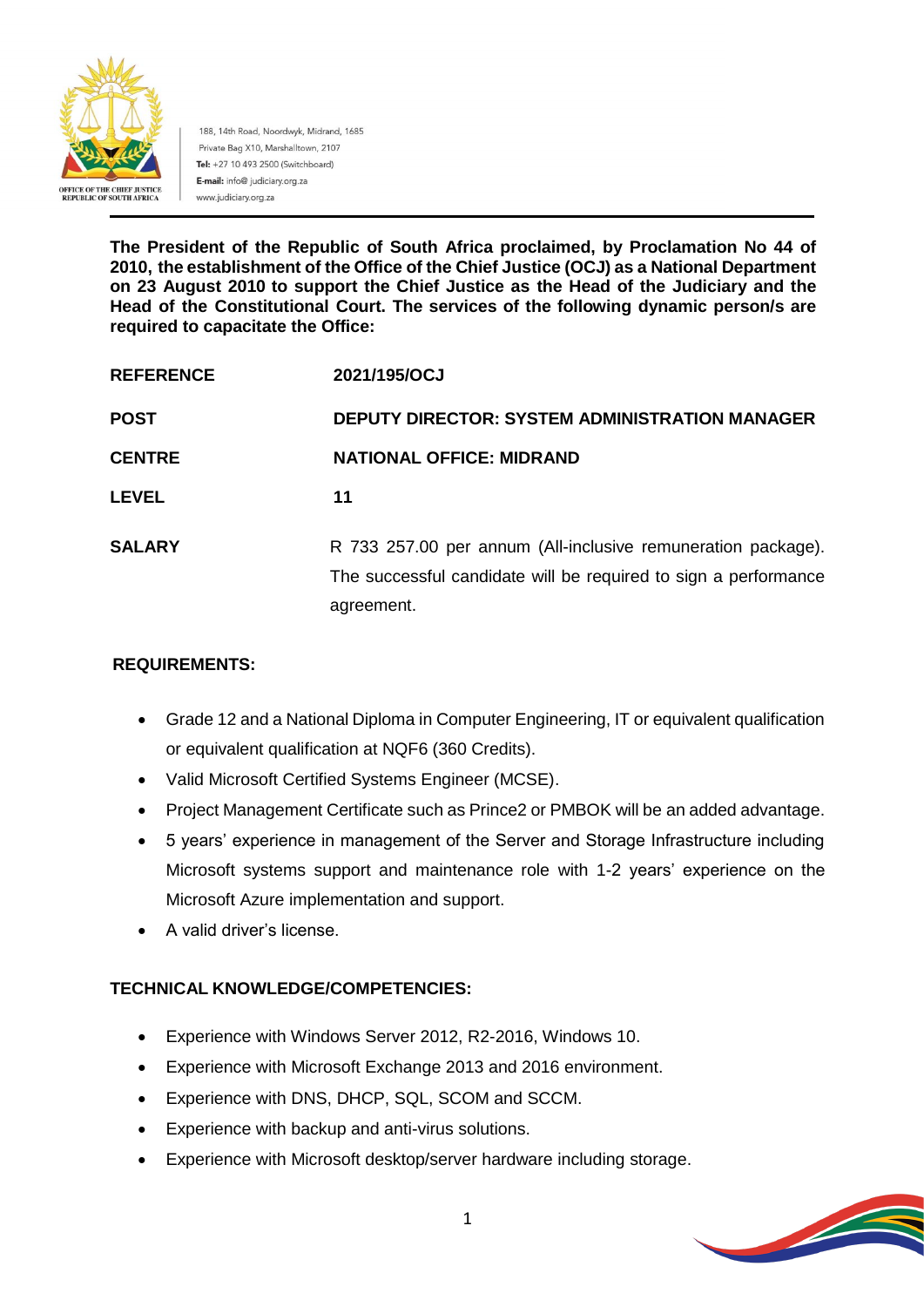A strong focus on service delivery with a desire to innovate, improve process, support others and share ideas.

# **BEHAVIOURALCOMPETENCIES:**

- Excellent interpersonal relations.
- Effective communications skills (written and verbal).
- Attention to details imperative.
- Excellent Problem Solving skills.
- Ability to multi-task is essential.
- Time management and ability to work under pressure.
- Ability to adapt to change.
- Take accountability and ownership.

## **KEY PERFORMANCE AREAS:**

- Installation, configuration, maintenance and support of the Microsoft environment.
- Installation, configuration and maintenance of the physical, virtual and cloud (Azure) server infrastructure environment.
- Configuration, deployment and maintenance of the storage infrastructure.
- Development and maintenance of the standard configuration and procedure document for the Server Infrastructure & Windows environment.
- Management of the backup and recovery of the systems.
- Active Directory User account management.
- Provide supervisory to internal and external server management team.
- Develop weekly, monthly and quarterly plans and reports.

### **ENQUIRIES: Ms S Tshidino/Ms. B Rakgotho, Tel No: 010) 493 2500**

**APPLICATIONS:** Quoting the relevant reference number, direct your application to: The Director: Human Resources, Office of the Chief Justice, Private Bag X10, Marshalltown, 2107. Applications can also be hand delivered to the Office of the Chief Justice, Human Resource Management, 188, 14th Road, Noordwyk, Midrand, 1685.

### **CLOSING DATE: 29 OCTOBER 2021**

**NOTE:** Office of the Chief Justice is an equal opportunity employer. In the filling of these posts, the Employment Equity Plan of the Department will be



**Soldiers**